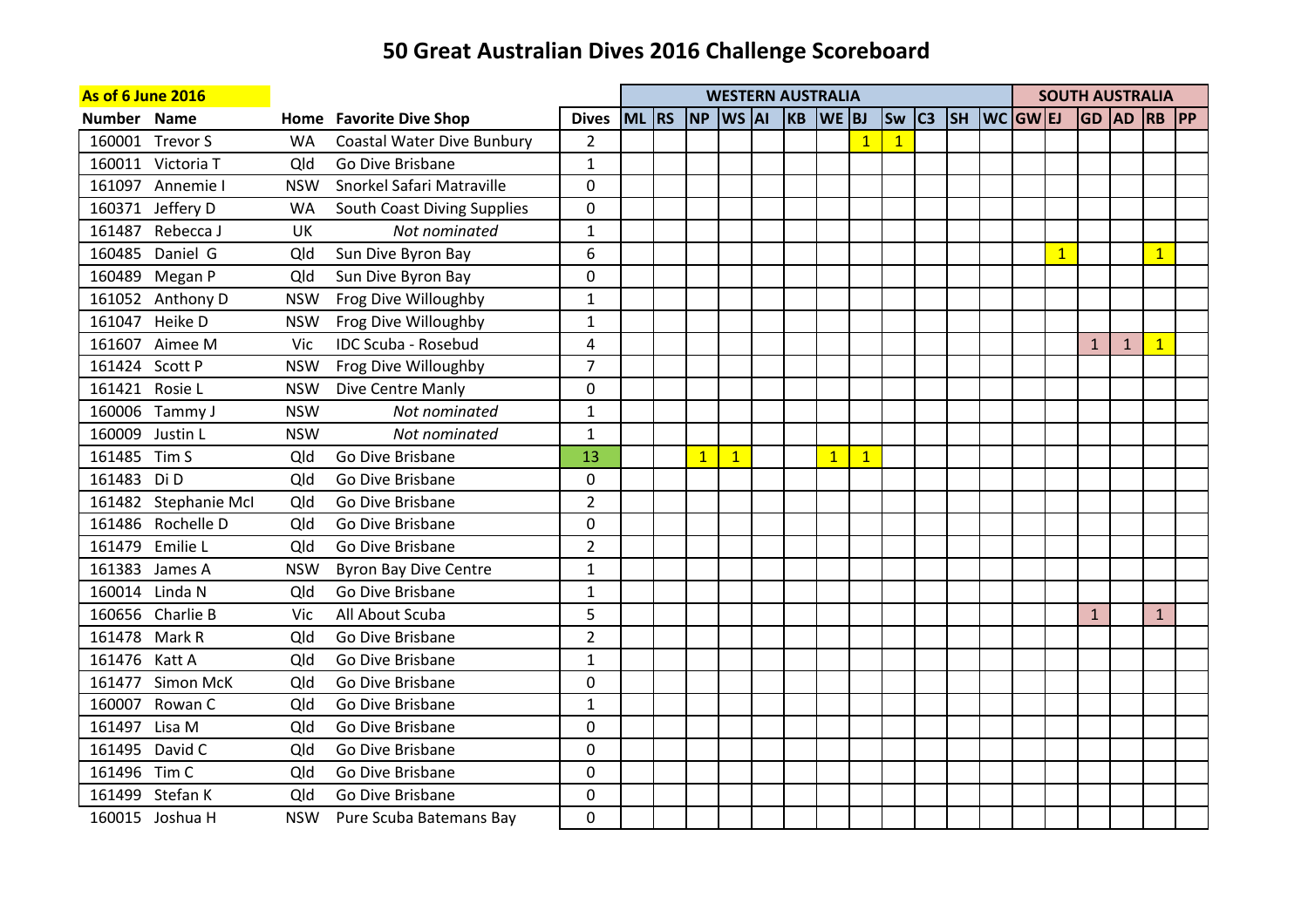|                | 161480 Brendan F     | Qld        | Go Dive Brisbane                  | 0              |           |           |                |  |                |             |                          |                         |                               |             |             |             |             |              |                        |              |                |             |
|----------------|----------------------|------------|-----------------------------------|----------------|-----------|-----------|----------------|--|----------------|-------------|--------------------------|-------------------------|-------------------------------|-------------|-------------|-------------|-------------|--------------|------------------------|--------------|----------------|-------------|
| 161488 Teal T  |                      | Qld        | Go Dive Brisbane                  | $\mathbf{0}$   |           |           |                |  |                |             |                          |                         |                               |             |             |             |             |              |                        |              |                |             |
|                | 161491 Brett H       | Qld        | Go Dive Brisbane                  | $\Omega$       |           |           |                |  |                |             |                          |                         |                               |             |             |             |             |              |                        |              |                |             |
|                | 161500 Benjamin K    | Qld        | Go Dive Brisbane                  | $\mathbf 0$    |           |           |                |  |                |             |                          |                         |                               |             |             |             |             |              |                        |              |                |             |
|                | 161941 Kayla H       | Qld        | Go Dive Brisbane                  | 12             |           |           |                |  | 1              |             | 1                        | $\overline{1}$          | $\mathbf{1}$                  |             |             |             |             |              |                        |              |                |             |
|                | 161942 Christian McG | Qld        | Go Dive Brisbane                  | 12             |           |           |                |  |                |             | $\mathbf{1}$             | $\overline{1}$          | $\mathbf{1}$                  |             |             |             |             |              |                        |              |                |             |
|                | 161481 Javier R      | Qld        | Go Dive Brisbane                  | $\Omega$       |           |           |                |  |                |             |                          |                         |                               |             |             |             |             |              |                        |              |                |             |
| 161492 Chris J |                      | Qld        | Go Dive Brisbane                  | $\mathbf{1}$   |           |           |                |  |                |             |                          |                         |                               |             |             |             |             |              |                        |              |                |             |
|                | 161494 Matthew H     | Qld        | Go Dive Brisbane                  | $\mathbf{1}$   |           |           |                |  |                |             |                          |                         |                               |             |             |             |             |              |                        |              |                |             |
|                | 161493 Doug K        | Qld        | Go Dive Brisbane                  | $\overline{2}$ |           |           |                |  |                |             |                          |                         |                               |             |             |             |             |              |                        |              |                |             |
| 161935 Ricky L |                      | Qld        | Go Dive Brisbane                  | $\mathbf{1}$   |           |           |                |  |                |             |                          |                         |                               |             |             |             |             |              |                        |              |                |             |
|                | 161910 Steven F      | Qld        | Go Dive Brisbane                  | $\mathbf{1}$   |           |           |                |  |                |             |                          |                         |                               |             |             |             |             |              |                        |              |                |             |
|                | 160695 Geoffery M    | Vic        | All About Scuba                   | 0              |           |           |                |  |                |             |                          |                         |                               |             |             |             |             |              |                        |              |                |             |
|                | 161586 Helen M       | <b>NZ</b>  | Not nominated                     | $\mathbf{1}$   |           |           |                |  |                |             |                          |                         |                               |             |             |             |             |              |                        |              |                |             |
| 161563 Paul T  |                      | UK         | Lady Elliot Island Resort         | $\mathbf{1}$   |           |           |                |  |                |             |                          |                         |                               |             |             |             |             |              |                        |              |                |             |
| 161923 Tula H  |                      | Qld        | Pro Dive                          | $\Omega$       |           |           |                |  |                |             |                          |                         |                               |             |             |             |             |              |                        |              |                |             |
|                | 161922 Christina G   | Qld        | Go Dive Brisbane                  | $\Omega$       |           |           |                |  |                |             |                          |                         |                               |             |             |             |             |              |                        |              |                |             |
|                | 161924 Christine B   | Qld        | Go Dive Brisbane                  | $\Omega$       |           |           |                |  |                |             |                          |                         |                               |             |             |             |             |              |                        |              |                |             |
|                | 161587 Ashlea J      | Qld        | Scuba World - Mooloolaba          | $\mathbf{1}$   |           |           |                |  |                |             |                          |                         |                               |             |             |             |             |              |                        |              |                |             |
| 160692 Tina H  |                      | Vic        | All About Scuba                   | $\overline{2}$ |           |           |                |  |                |             |                          |                         |                               |             |             |             |             |              |                        |              | $\mathbf{1}$   |             |
| 161933 Kris Q  |                      | Qld        | Go Dive Brisbane                  | 0              |           |           |                |  |                |             |                          |                         |                               |             |             |             |             |              |                        |              |                |             |
|                | 161904 Michael W     | Qld        | Go Dive Brisbane                  | $\mathbf{1}$   |           |           |                |  |                |             |                          |                         |                               |             |             |             |             |              |                        |              |                |             |
| 160923 Paul H  |                      | <b>NSW</b> | Pro Dive Cronulla                 | $\mathbf{1}$   |           |           |                |  |                |             |                          |                         |                               |             |             |             |             |              |                        |              |                |             |
| 160013 Ross C  |                      | Qld        | Go Dive Brisbane                  | $\mathbf{1}$   |           |           |                |  |                |             |                          |                         |                               |             |             |             |             |              |                        |              |                |             |
|                | 161938 Guillermo C   | Qld        | Go Dive Brisbane                  | $\mathbf{1}$   |           |           |                |  |                |             |                          |                         |                               |             |             |             |             |              |                        |              |                |             |
|                |                      |            |                                   | 92             |           |           |                |  |                |             |                          |                         |                               |             |             |             |             |              |                        |              |                |             |
|                |                      |            |                                   |                |           |           |                |  | $\overline{2}$ | $\mathbf 0$ | 3 <sup>1</sup>           | $\overline{\mathbf{4}}$ | $\overline{\mathbf{3}}$       | $\mathbf 0$ | $\mathbf 0$ | $\mathbf 0$ | $\mathbf 0$ | $\mathbf{1}$ | $2^{\circ}$            | $\mathbf{1}$ | $\overline{a}$ | $\mathbf 0$ |
|                |                      |            | <b>Current leader:</b> Tim S (13) |                | <b>ML</b> | <b>RS</b> | $NP$ $WS$ $AI$ |  |                |             | $KB$ WE BJ               |                         | $\left  \text{Sw} \right $ C3 |             | <b>SH</b>   | WC GW EJ    |             |              | <b>GD AD RB</b>        |              |                | PP          |
|                |                      |            |                                   |                |           |           |                |  |                |             | <b>WESTERN AUSTRALIA</b> |                         |                               |             |             |             |             |              | <b>SOUTH AUSTRALIA</b> |              |                |             |

Most popular dive site: Manta Bommie

**1** Electronic validation

1 Logbook voucher validation

**Most popular shop:** Go Dive Brisbane e 1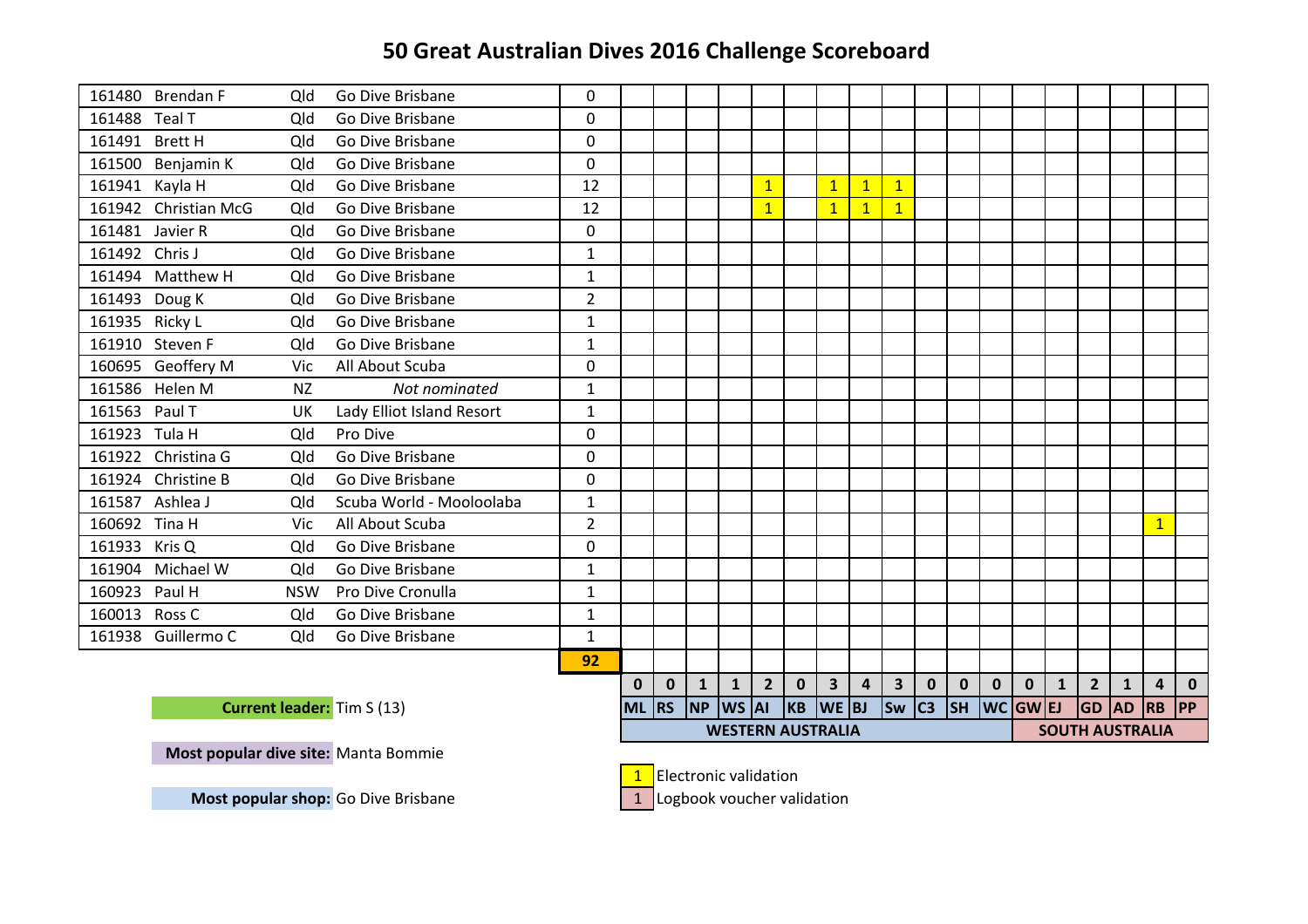|              |              |              | <b>VICTORIA</b> |                                        |  | TAS.         |  |              |              |           | <b>NEW SOUTH WALES</b> |              |              |                |                |              |                                     |                |  | QUEENSLAND |              |              |              |                         |
|--------------|--------------|--------------|-----------------|----------------------------------------|--|--------------|--|--------------|--------------|-----------|------------------------|--------------|--------------|----------------|----------------|--------------|-------------------------------------|----------------|--|------------|--------------|--------------|--------------|-------------------------|
| <b>LR</b> 15 |              |              |                 | LW SB BD BM TP WP KF MG EG MS DR TA BI |  |              |  |              |              |           |                        |              |              | LR LG FR S     |                |              | JR BP MBCA WRTB HB BR YO CH DMSF RI |                |  |            |              |              |              |                         |
|              |              |              |                 |                                        |  |              |  |              |              |           |                        |              |              |                |                |              |                                     |                |  |            |              |              |              | $\overline{2}$          |
|              |              |              |                 |                                        |  | $\mathbf{1}$ |  |              |              |           |                        |              |              |                |                |              |                                     |                |  |            |              |              |              | $\mathbf{1}$            |
|              |              |              |                 |                                        |  |              |  |              |              |           |                        |              |              |                |                |              |                                     |                |  |            |              |              |              | $\circ$                 |
|              |              |              |                 |                                        |  |              |  |              |              |           |                        |              |              |                |                |              |                                     |                |  |            |              |              |              | $\overline{\mathbf{0}}$ |
|              |              |              |                 |                                        |  |              |  |              |              | $\vert$ 1 |                        |              |              |                |                |              |                                     |                |  |            |              |              |              | $\mathbf{1}$            |
|              |              |              | $\mathbf{1}$    | $\mathbf{1}$                           |  |              |  |              |              |           |                        |              |              |                |                |              |                                     |                |  |            |              | $\mathbf{1}$ | $\mathbf{1}$ | $\overline{6}$          |
|              |              |              |                 |                                        |  |              |  |              |              |           |                        |              |              |                |                |              |                                     |                |  |            |              |              |              | $\overline{\mathbf{0}}$ |
|              |              |              |                 |                                        |  |              |  |              |              |           | $\mathbf{1}$           |              |              |                |                |              |                                     |                |  |            |              |              |              | $1\vert$                |
|              |              |              |                 |                                        |  |              |  |              |              |           | $\overline{1}$         |              |              |                |                |              |                                     |                |  |            |              |              |              | $1\vert$                |
|              |              |              |                 |                                        |  |              |  |              |              |           |                        |              |              |                |                |              |                                     |                |  |            | $\mathbf{1}$ |              |              | $\overline{a}$          |
|              |              |              |                 | $\mathbf{1}$                           |  |              |  | $\mathbf{1}$ |              |           | $\mathbf{1}$           | $\mathbf{1}$ |              | $\overline{1}$ | $\boxed{1}$    | $\mathbf{1}$ |                                     |                |  |            |              |              |              | $\overline{7}$          |
|              |              |              |                 |                                        |  |              |  |              |              |           |                        |              |              |                |                |              |                                     |                |  |            |              |              |              | $\overline{0}$          |
|              |              |              |                 |                                        |  |              |  |              |              |           |                        |              |              | $\mathbf{1}$   |                |              |                                     |                |  |            |              |              |              | $1\vert$                |
|              |              |              |                 |                                        |  |              |  |              |              |           |                        |              |              | $\mathbf{1}$   |                |              |                                     |                |  |            |              |              |              | $\mathbf{1}$            |
|              |              |              |                 |                                        |  |              |  | $\mathbf{1}$ | $\mathbf{1}$ |           | $\mathbf{1}$           | $\mathbf{1}$ | $\mathbf{1}$ | $\mathbf{1}$   | $\vert$ 1      |              | $\overline{1}$                      | $\mathbf{1}$   |  |            |              |              |              | 13                      |
|              |              |              |                 |                                        |  |              |  |              |              |           |                        |              |              |                |                |              |                                     |                |  |            |              |              |              | $\overline{0}$          |
|              |              |              |                 |                                        |  |              |  |              |              |           |                        |              |              |                |                |              | $\overline{1}$                      | $\vert$ 1      |  |            |              |              |              | $\overline{\mathbf{c}}$ |
|              |              |              |                 |                                        |  |              |  |              |              |           |                        |              |              |                |                |              |                                     |                |  |            |              |              |              | $\overline{\mathbf{0}}$ |
|              |              |              |                 |                                        |  |              |  |              |              |           |                        |              |              |                |                |              | $\overline{1}$                      | $\vert$ 1      |  |            |              |              |              | $\overline{2}$          |
|              |              |              |                 |                                        |  |              |  |              |              |           |                        |              |              |                | $\overline{1}$ |              |                                     |                |  |            |              |              |              | $\overline{1}$          |
|              |              |              |                 |                                        |  |              |  |              |              |           |                        |              |              |                |                |              |                                     | $\overline{1}$ |  |            |              |              |              | $\overline{1}$          |
|              | $\mathbf{1}$ | $\mathbf{1}$ |                 | $\mathbf{1}$                           |  |              |  |              |              |           |                        |              |              |                |                |              |                                     |                |  |            |              |              |              | $\overline{\mathbf{5}}$ |
|              |              |              |                 |                                        |  |              |  |              |              |           |                        |              |              |                |                |              | $\overline{1}$                      | $\overline{1}$ |  |            |              |              |              | $\overline{2}$          |
|              |              |              |                 |                                        |  |              |  |              |              |           |                        |              |              |                |                |              | $\vert$ 1                           |                |  |            |              |              |              | $\mathbf{1}$            |
|              |              |              |                 |                                        |  |              |  |              |              |           |                        |              |              |                |                |              |                                     |                |  |            |              |              |              | $\overline{\mathbf{0}}$ |
|              |              |              |                 |                                        |  |              |  |              |              |           |                        |              |              |                |                |              |                                     | $\vert$ 1      |  |            |              |              |              | $\mathbf{1}$            |
|              |              |              |                 |                                        |  |              |  |              |              |           |                        |              |              |                |                |              |                                     |                |  |            |              |              |              | $\overline{0}$          |
|              |              |              |                 |                                        |  |              |  |              |              |           |                        |              |              |                |                |              |                                     |                |  |            |              |              |              | $\overline{\mathbf{0}}$ |
|              |              |              |                 |                                        |  |              |  |              |              |           |                        |              |              |                |                |              |                                     |                |  |            |              |              |              | $\overline{\mathbf{0}}$ |
|              |              |              |                 |                                        |  |              |  |              |              |           |                        |              |              |                |                |              |                                     |                |  |            |              |              |              | $\overline{0}$          |
|              |              |              |                 |                                        |  |              |  |              |              |           |                        |              |              |                |                |              |                                     |                |  |            |              |              |              | $\overline{\mathbf{0}}$ |